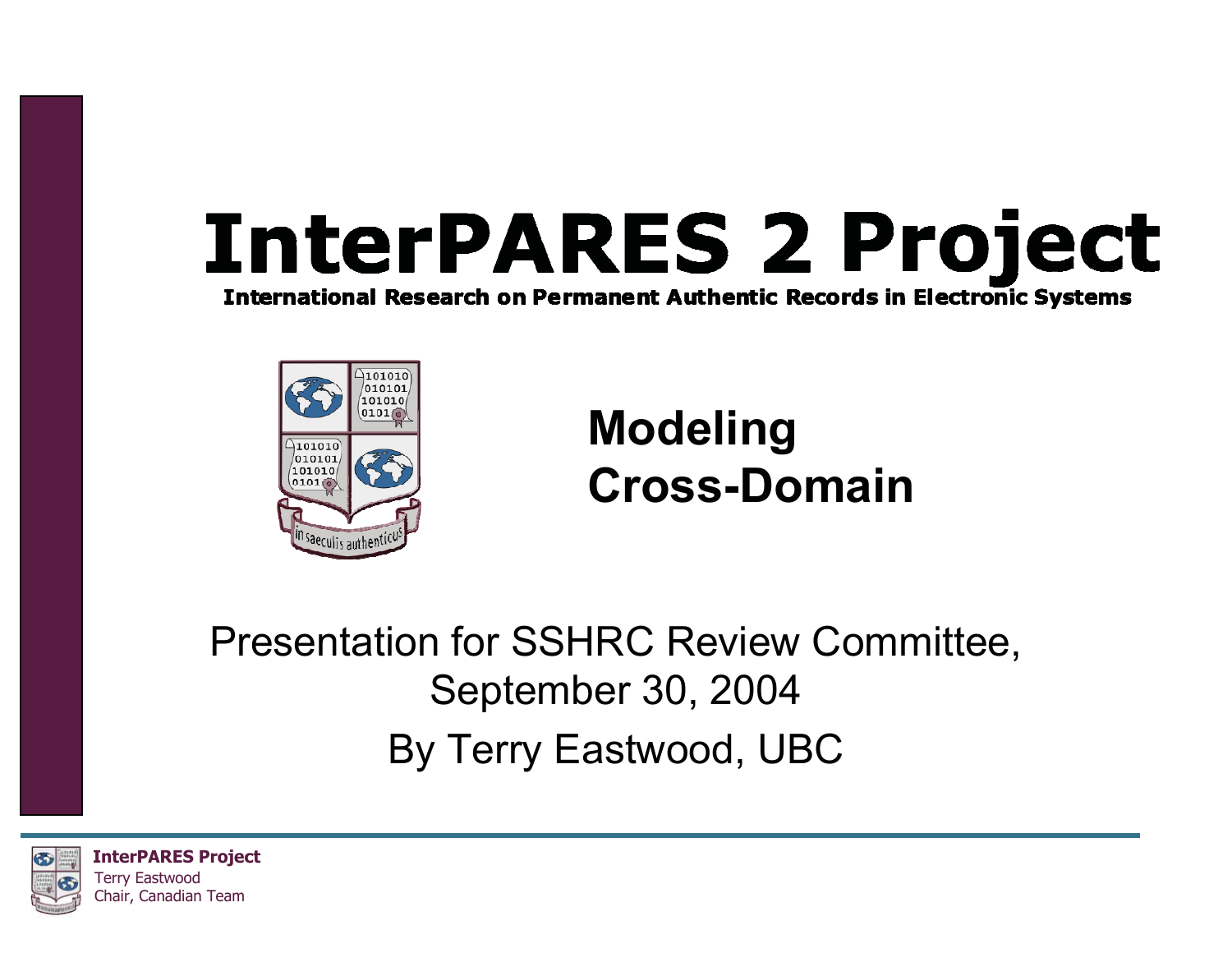## **Topics**

- Objectives
- Makeup of the Team
- Models
- Walkthroughs
- Collaboration
- Dissemination
- Challenges

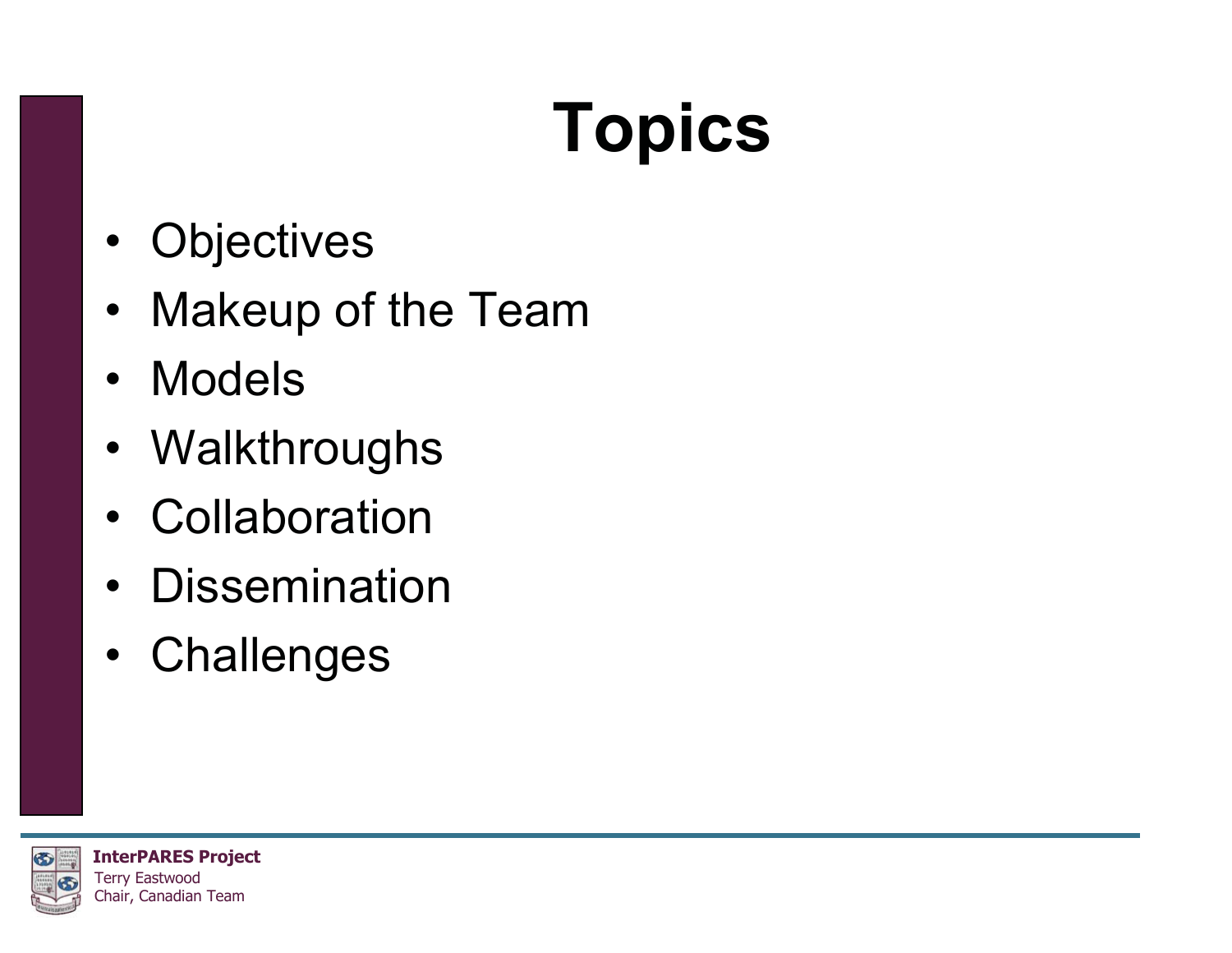#### **Objectives**

- Represent conceptually the activities and entities involved in preservation of authentic electronic records
- Assist case studies to analyze data
- •Communicate the results of the research

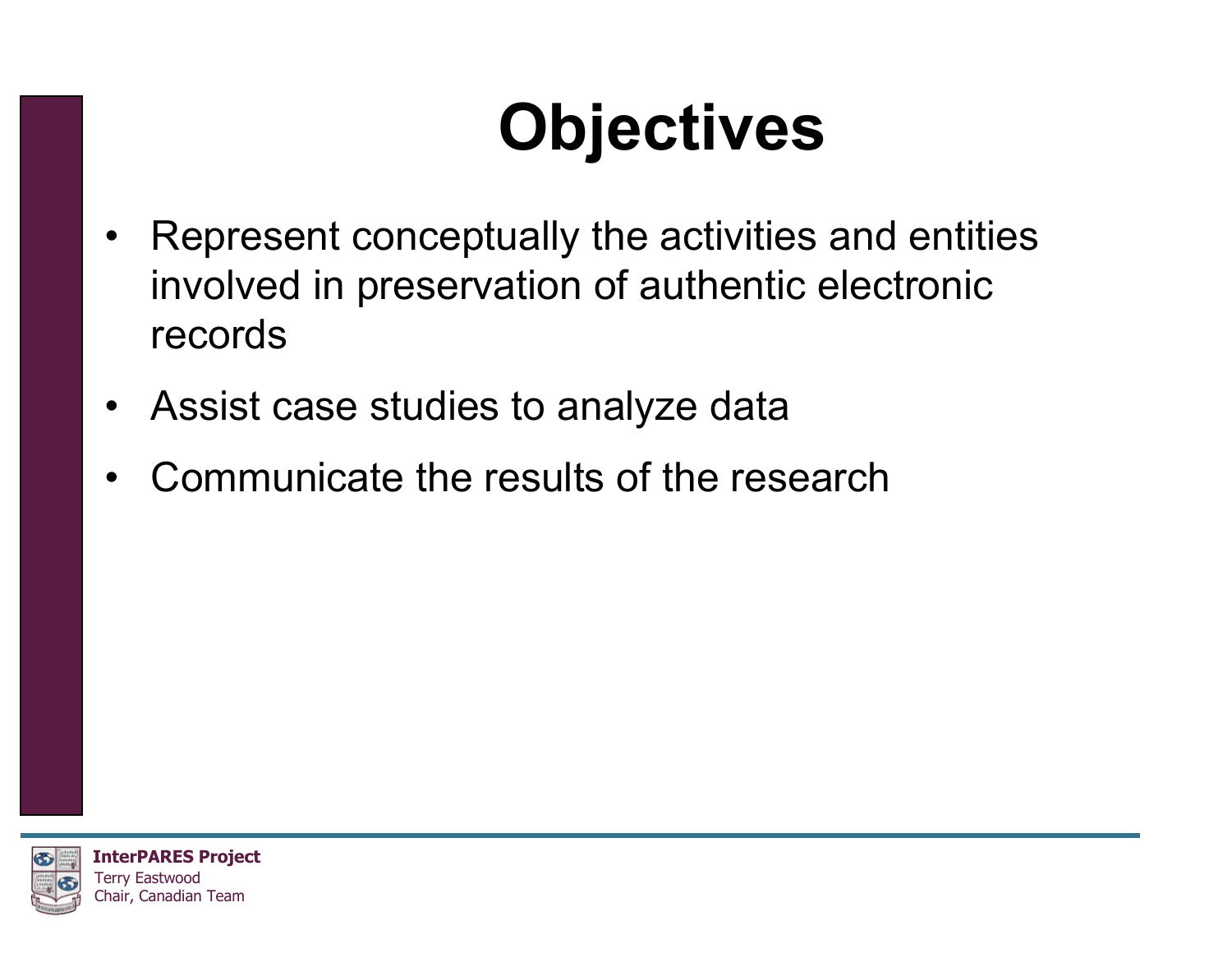#### **Makeup of the Team**

- Archival studies researchers
- **Archivists**
- Computer scientists
- Computer engineers
- Graduate student research assistants
- Case study researchers in modeling activities & entities & in doing walkthroughs

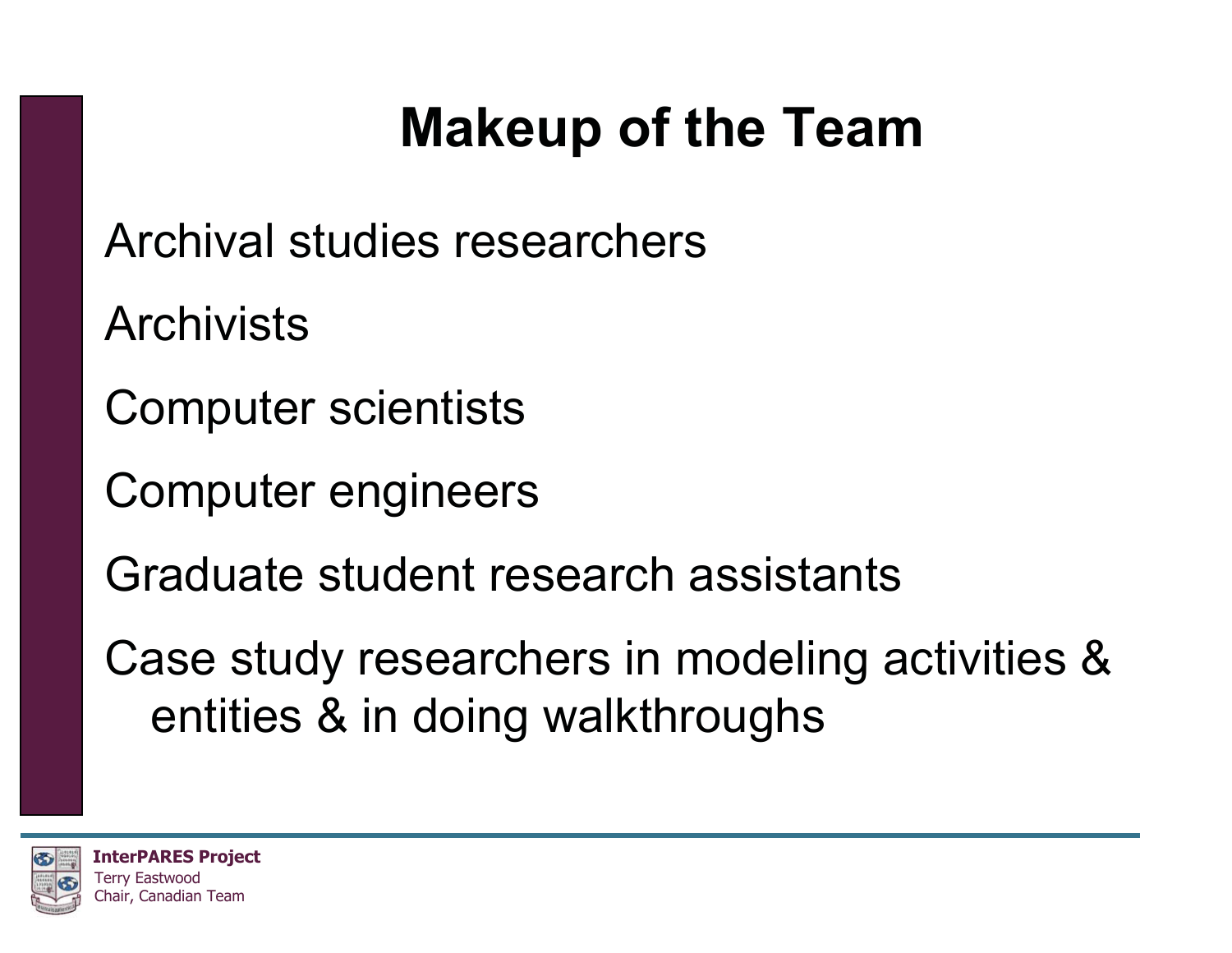#### **Chain of Preservation Model**

- •Called MCP model
- •A major effort of InterPARES 2
- • Integrates three previous activity models
	- Creation & maintenance of ER (UBC-DoD)
	- Selection function (InterPARES 1)
	- Preservation Function (InterPARES 1)
- Depicts all the activities carried out during life-cycle management of electronic records

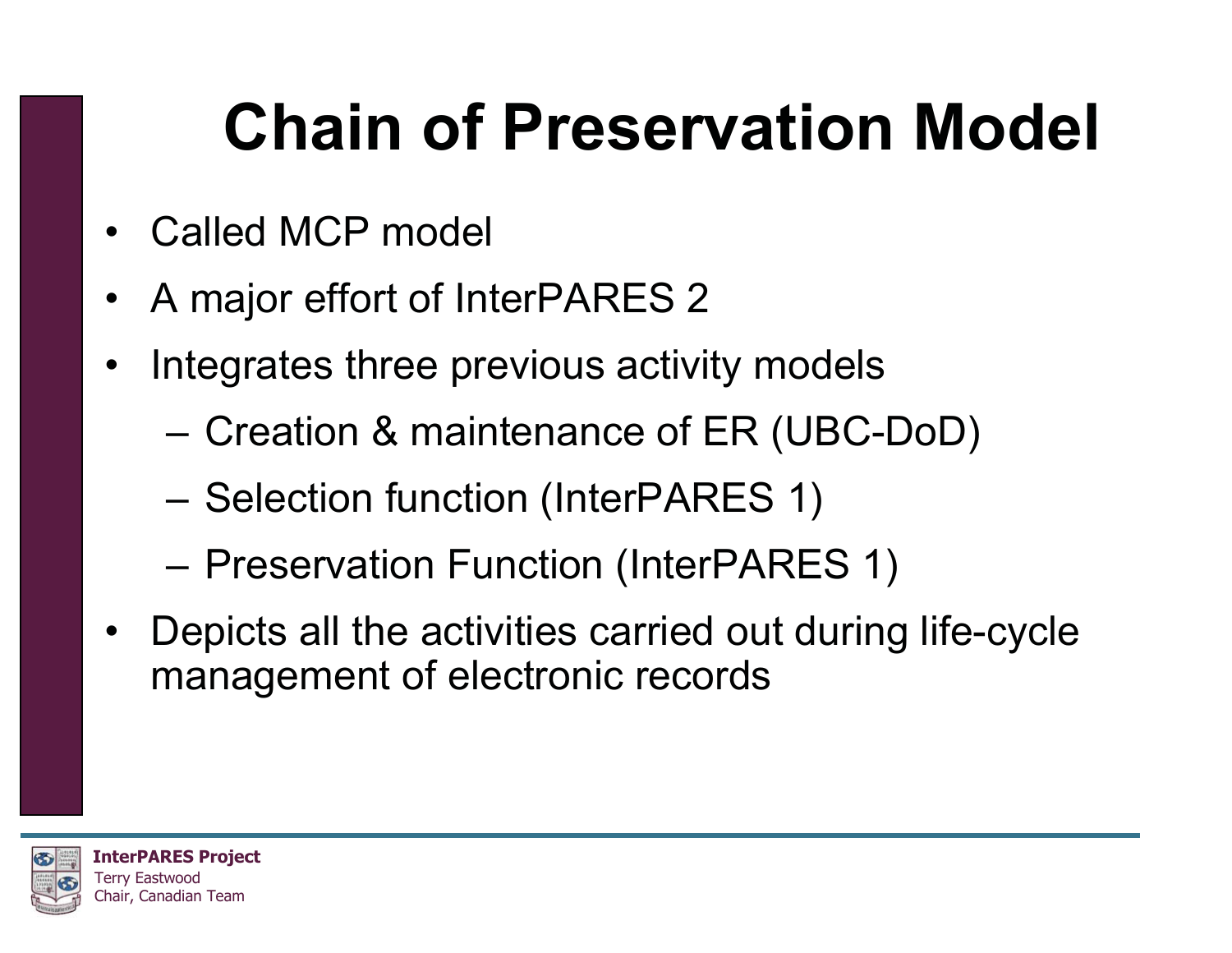#### **Why We Need MCP Model**

- Provides a conceptual framework
- Provides an ideal against which to evaluate actuality
- Provides a vehicle for clear expression of ideas about long-term preservation of electronic records

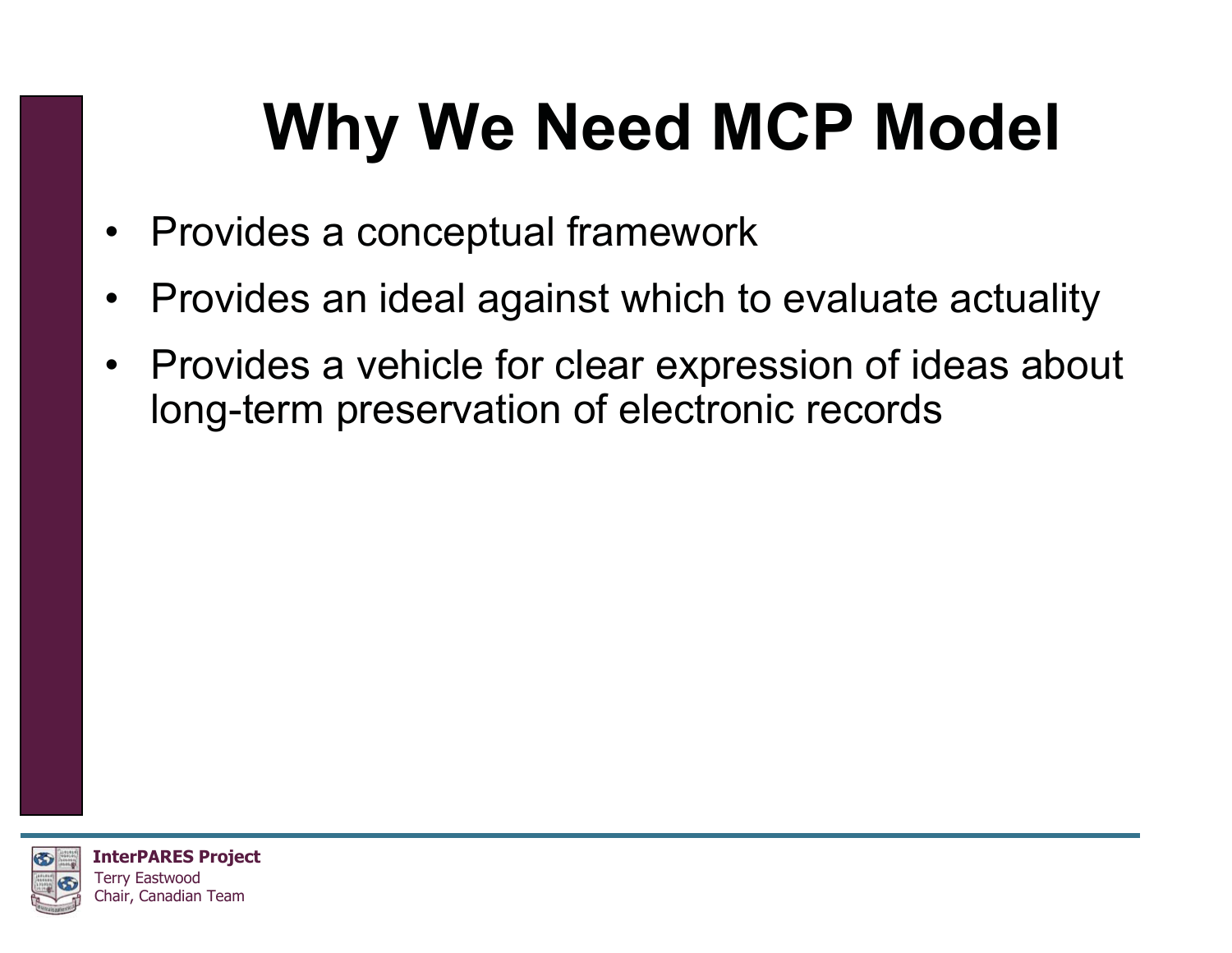### **Why a Second Model**

- The MCP Model is from the perspective of the preserver
- The picture is somewhat different from the viewpoint of the records creator
- The second business process model aims to presents another hypothesis about what is needed to preserve authentic electronic records
- These views are both represented in current archival discourse, but not always carefully articulated

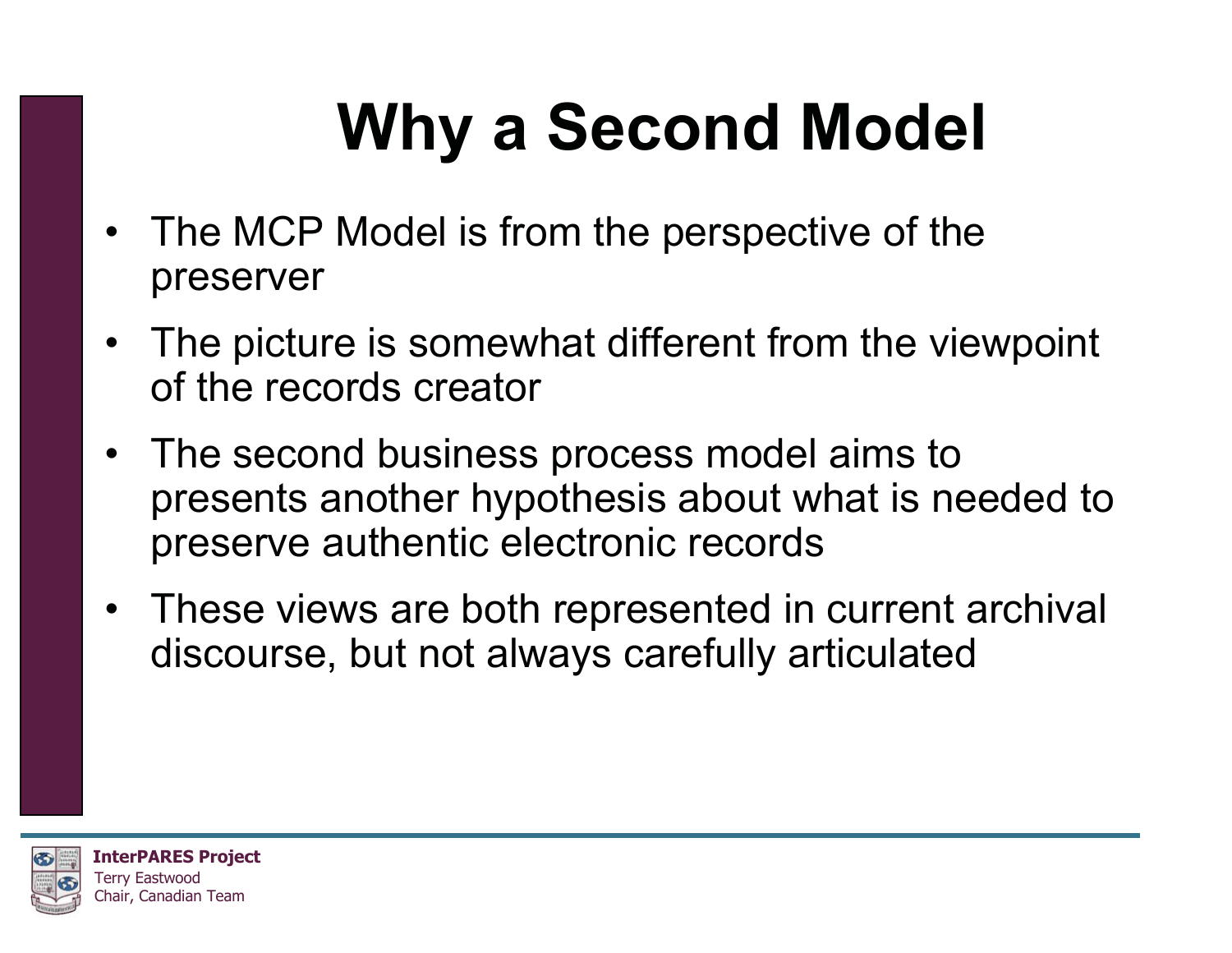#### **Entity Model**

- Sets the parameters of the high level entities involved in managing the chain of preservation
- Work with the case studies and other teams will bring lower level entities to light and lead to further entity modeling

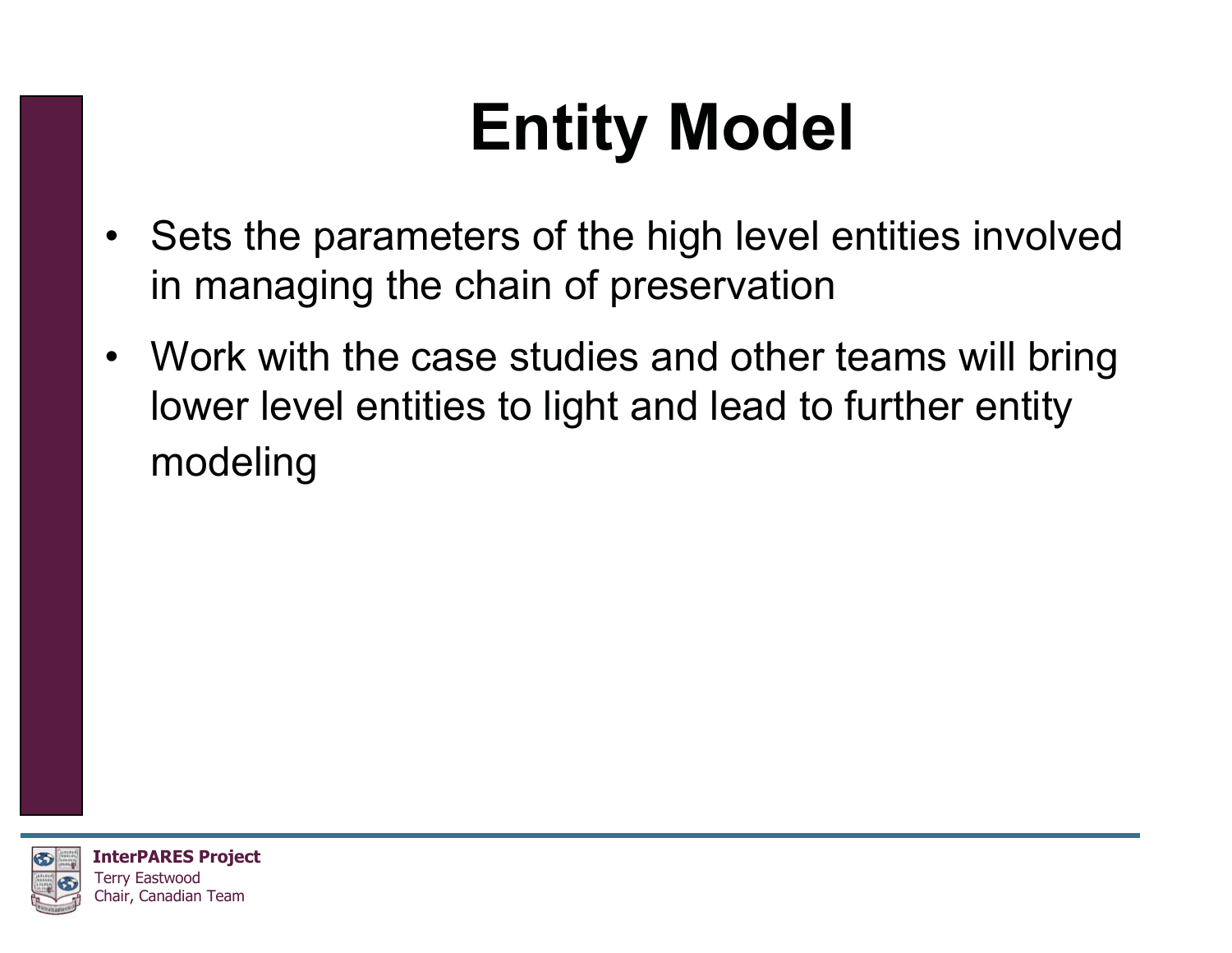#### **Walkthroughs**

- Test the models by assessing the extent to which the case study data fits the model
- Show where the model needs refinement or where the situation being studied is lacking in something necessary for preservation of authentic electronic records

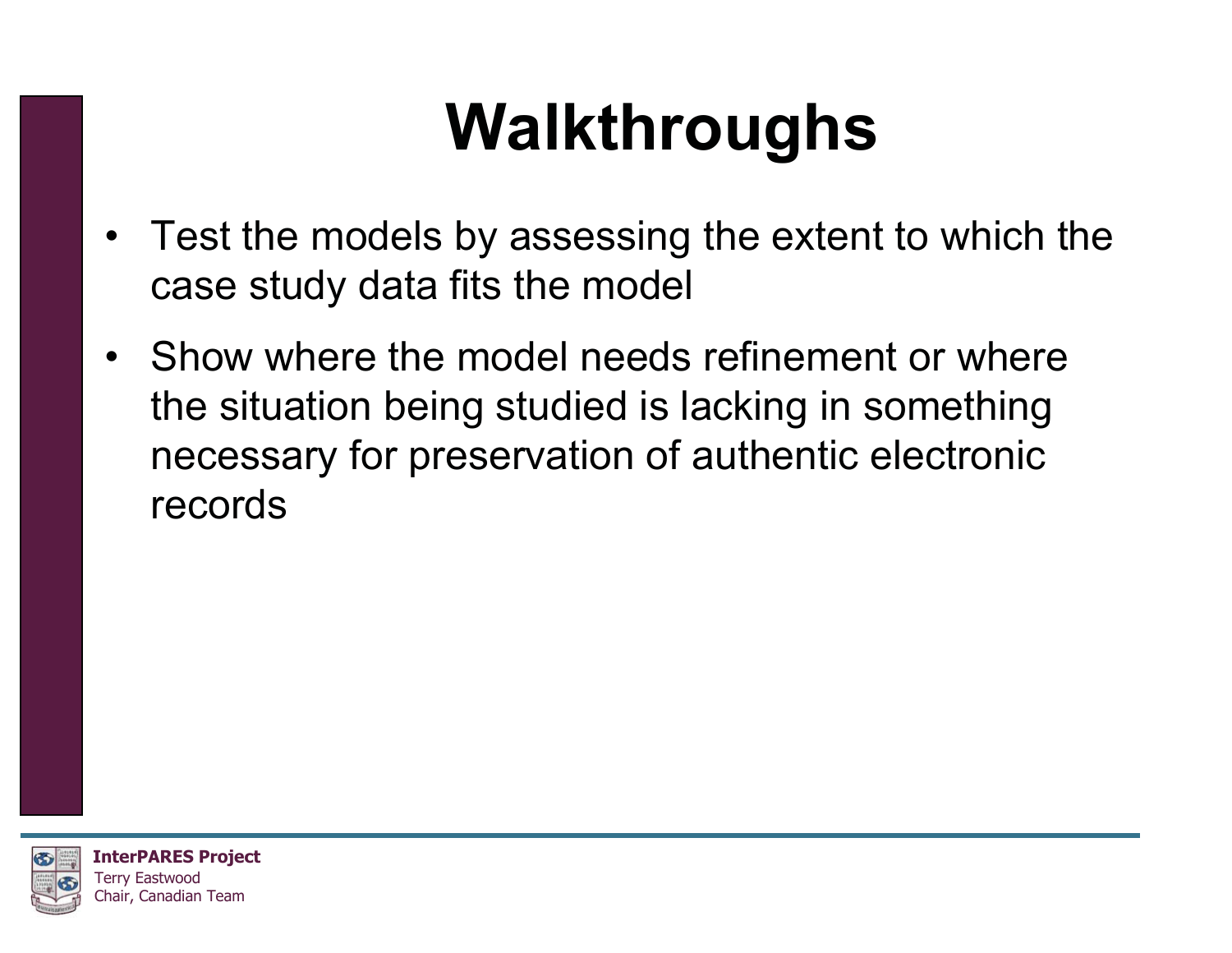#### **Collaboration with Other Units**

- With Description Cross-Domain on metadata for records creation, maintenance, use, selection, and preservation
- With Policy Cross-Domain on policies and procedures that creators and preservers need to have in place
- With Terminology Cross-Domain
- •With the Focus and Domain Teams

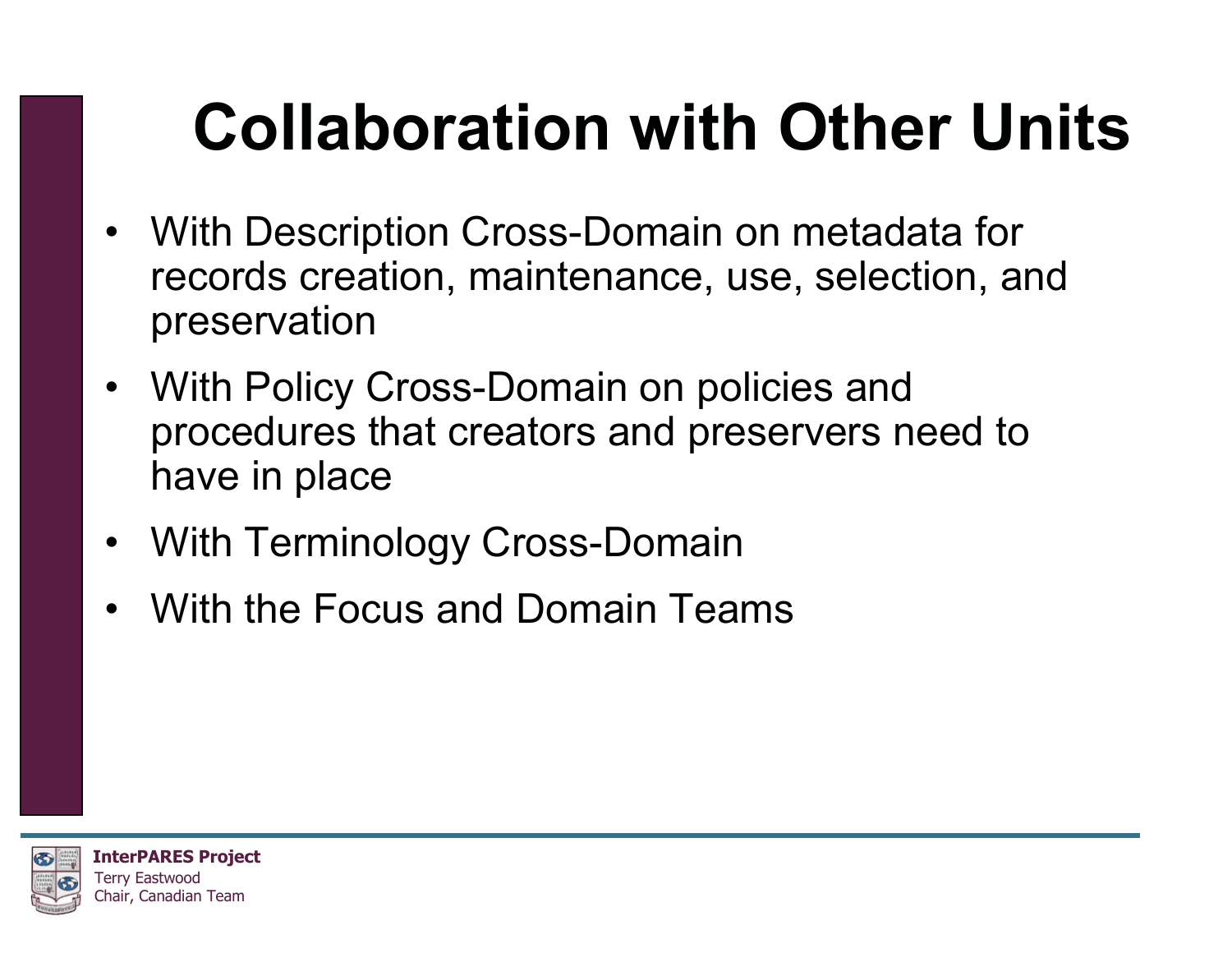#### **Dissemination**

- Conference presentations (10)
	- To archival associations
	- To staffs of archival institutions
	- –To related scholarly associations
	- To industry groups
- Publicizing the models and glossaries on the Web site
- Publication of articles